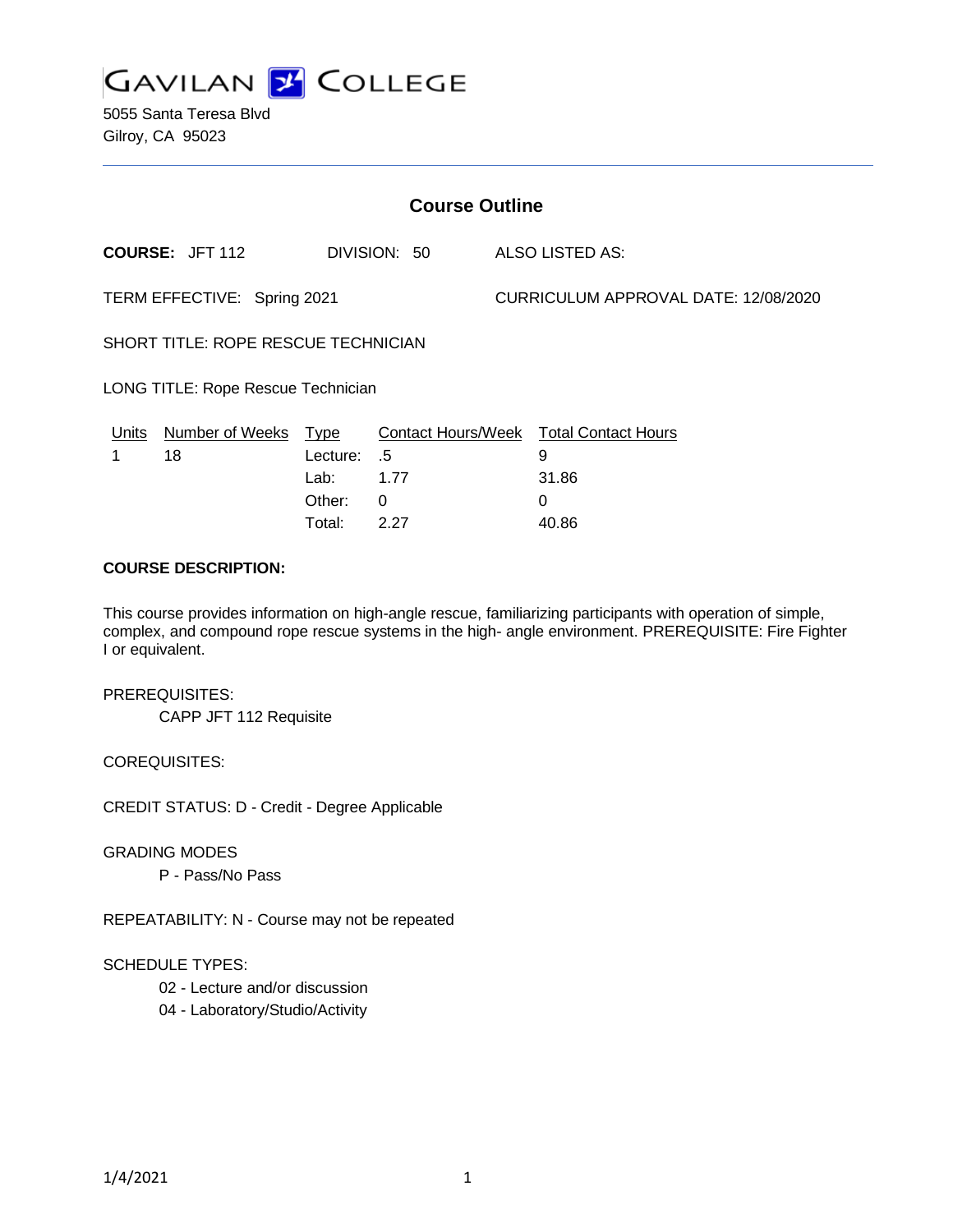### **STUDENT LEARNING OUTCOMES:**

By the end of this course, a student should:

1. Given an anchored fixed-rope system with a simulated malfunctioning descent control device, a system to allow escape from the malfunctioning device, a belay system, a life safety harness worn by the person descending, and PPE, the student will be able to demonstrate the ability to escape from a jammed or malfunctioning device during a fixed rope descent in a high-angle environment, so that the person descending is attached to the fixed rope in a manner that will not allow him or her to fall; the person descending is attached to the rope by means of a descent control device; the means for escape will allow the rescuer to escape either upward or downward from the malfunctioning descent control device; injury potential to the rescuer is minimized; the system will not be stressed to the point of failure; the system is suitable for the site; and the objective is reached.

2. Given a rope rescue system, a specified minimum travel distance for the victim, victim transfer systems, and specialized equipment necessary for the environment, while suspended from a rope rescue system a student will be able to demonstrate the transfer and movement of a victim suspended from rope or webbing in a high-angle environment to a separate rope rescue lowering or raising system, so that risks to victims and rescuers are minimized; undesirable victim movement during the transfer is minimized; the means of attachment to the rope rescue system is maintained; the victim is removed from the static line and lowered or raised to a stable surface; victim positioning is managed to reduce adverse effects associated with suspension-induced injuries; selected specialized equipment facilitates efficient victim movement; and the victim can be transported to the local EMS provider.

# **CONTENT, STUDENT PERFORMANCE OBJECTIVES, OUT-OF-CLASS ASSIGNMENTS**

Curriculum Approval Date: 12/08/2020 LECTURE CONTENT:

- I. Rope Rescue Technician (9 hours)
- A. Evaluating a Scenario and Constructing Tensioned Anchor Systems

1. System safety factors, critical angles, and force multipliers for a variety of tensioned anchor systems, such as:

- ? Pretensioned back ties
- ? Front ties
- ? Focused floating anchors
- 2. Types of and uses for a variety of tensioned anchor systems
- 3. Constructing a variety of tensioned anchors (LAB)

Because of the integrated nature of the lab/lecture method of instruction, the content for both lecture and lab are infused in all subjects.

### LAB CONTENT:

- II. Rescue Rope Technician
- A. Ascending a Fixed Rope (3 hours)
- 1. Identifying task-specific selection criteria for life safety harnesses and systems for ascending a fixed rope
- 2. Personal Protective Equipment (PPE) selection criteria
- 3. Design and intended purpose of ascent control devices utilized
- 4. Rigging principles
- 5.Techniques for ascending in high-angle environments
- 6. Converting ascending systems to descending systems
- 7. Common hazards posed by harness use
- 8. Selecting and use of a harness, a system for ascending a fixed rope, and PPE for common environments
- 9. Attaching the rescuer to the rope rescue system
- 10. Configure ascent control devices to form a system for ascending a fixed rope
- 11. Making connections to the ascending system
- 12. Maneuvering around existing environment and system-specific obstacles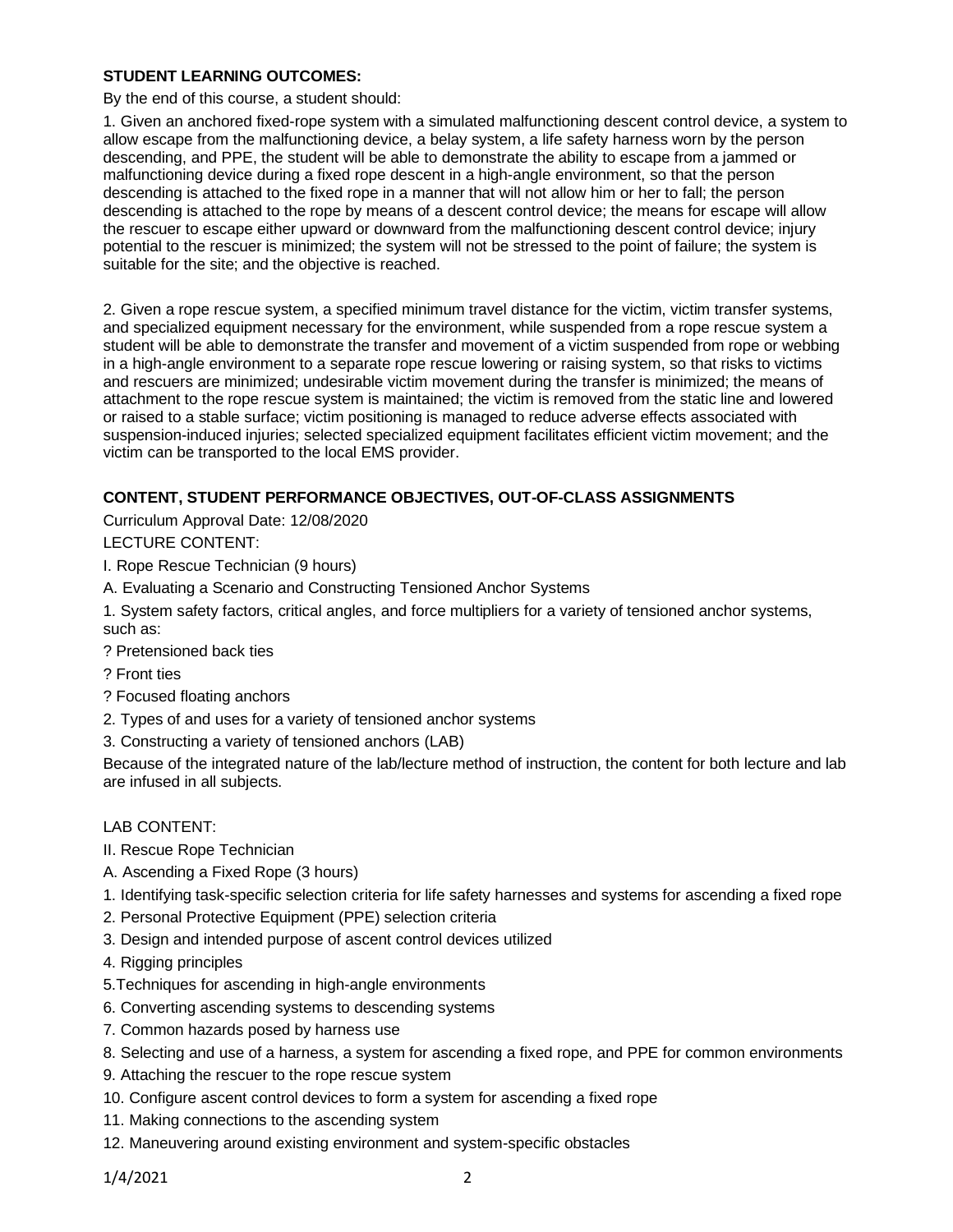- 13. Converting the ascending system to a descending system while suspended from the fixed rope
- 14. Evaluating surroundings for potential hazards
- B. Descending a Fixed Rope (3 hours)

1. Identifying task-specific selection criteria for life safety harnesses and systems for descending a fixed rope

- 2. PPE selection criteria
- 3. The design, intended purpose, and operation of descent control devices utilized
- 4. Safe rigging principles and techniques for high-angle environments
- 5. Common hazards posed by harness use

6. Selecting and use of the harness, a system for descending a fixed rope, and PPE for common environments

- 7. Attaching the rescuer to the rope rescue system
- 8. Making the attachment of the descent control device to the rope and life safety harness
- 9. Operating the descent control device
- 10. Maneuvering around existing environment and system-specific obstacles
- 11. Evaluating surroundings for potential hazards
- C. Escaping from a Malfunctioning Device (2 hours)

1. Identifying task-specific selection criteria for escape equipment and methods used for escape from a malfunctioning

descent control device

- 2. PPE selection criteria
- 3. The design, intended purpose, and operation of escape systems utilized
- 4. Rigging principles
- 5. Techniques for escaping a jammed device in high-angle environments
- 6. Common hazards posed by malfunctioning descent control devices
- 7. Select and use harness, a system for escaping a malfunctioning descent control device, and PPE for common

environments

- 8. Attaching the rescuer to the rope rescue system
- 9. Making attachment of the descent control device to the rope and life safety harness

10. Attach and operate the escape system to remove the rescuer from the malfunctioning descent control device while

maintaining patent attachment to the fixed rope and belay

- 11. The escape system to maneuver upward or downward from the malfunctioning descent control device
- 12. Evaluate surroundings for potential hazards
- D. Evaluating a Scenario and Constructing and Employing a High-Directional (2 hours)
- 1. Types of and uses for high-directionals
- 2. Forces associated with high-directionals
- 3. The type of high-directional needed for different scenarios
- 4. Constructing and use a high-directional
- E. Directing a Team in Operating a Rope Rescue System to Remove a Stranded Victim (2 hours)
- 1. System safety check protocol
- 2. Techniques and systems for safe transfer of stranded victims from a natural or manmade feature
- 3. Various techniques for handling stranded victims without inducing a fall
- 4. Reduce hazards for rescuers and victims
- 5. Condition of the stranded victim
- 6. Select and construct systems for rapid removal of stranded victims from natural or manmade features
- 7. Managing operation of the selected system
- 8. Determining specialized equipment needs for victim movement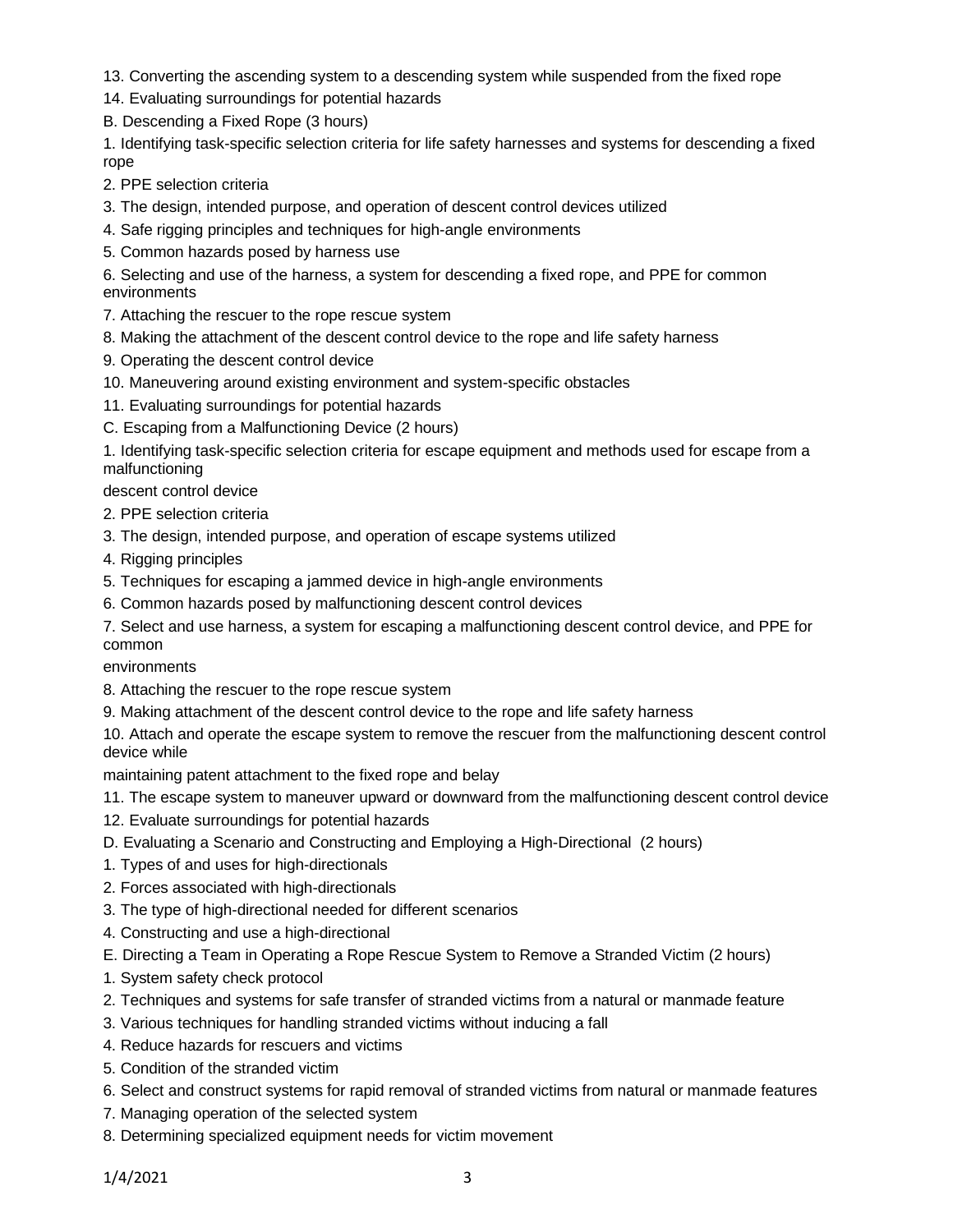F. Directing a Team in Operating a Rope Rescue System to Remove a Suspended Victim (3 hours)

1. System safety check protocol

2. Techniques and systems for safe transfer of suspended victims from an existing anchored rope or webbing to a rope rescue

### system

- 3. Various techniques for handling suspended victims
- 4. Principles of suspension-induced injuries
- 5. Hazards for rescuers and victims
- 6. Condition of the suspended victim
- 7. Select and construct systems for rapid removal of victims from lanyards or rope or webbing
- 8. Manage operation of the selected system
- 9. Determine specialized equipment needs for victim movement
- G. Performing the Transfer and Movement of a Suspended Victim While Suspended (3 hours)
- 1.System safety check protocol
- 2. Task-specific selection criteria for victim transfer systems
- 3. Various physical and psychological victim management techniques
- 4. Select PPE
- 5. Identifying design characteristics and intended purpose of various transfer systems
- 6. Rigging principles
- 7. Causes and effects of suspension-induced injuries
- 8. Identifying methods to minimize common environmental hazards created in high-angle environments
- 9. Reducing hazards for rescuers and victims
- 10. Victim transfer systems, select and use PPE
- 11. Performing a transfer of the victim from a static line to the lowering or raising system
- 12. Determining specialized equipment needs for victim movement
- H. Performing the Activities of a Litter Tender in a High-Angle Operation (3 hours)
- 1. System safety check protocol
- 2. Task-specific selection criteria for life safety harnesses
- 3. Select PPE
- 4. Variations in litter design and intended purpose
- 5. High-angle litter attachment principles
- 6. Techniques and practices for high-angle environments
- 7. Common hazards imposed by the various structures and terrain
- 8. Select and use rescuer harness and PPE for common environments
- 9. Attaching the life safety harness to the rope rescue system
- 10. Maneuver the litter past obstacles or natural structural features
- 11. Manage the litter while attached to the rope rescue system
- 12. Demonstrate tender?s vertical positioning independent of litter during transit
- 13. Evaluate surroundings for potential hazards
- I. Participating as a Member of a Team in Constructing a Horizontal Rope Rescue System (3 hours)
- 1. Determining incident needs as related to operation of a system
- 2. Describing capabilities and limitations of various systems (including capacity ratings)
- 3. Methods for limiting excessive force to system components
- 4. Incident site as related to hazards and obstacle negotiation
- 5. Rigging principles
- 6. System safety check protocol
- 7. Identify common personnel assignments and duties
- 8. Identify common and critical operational commands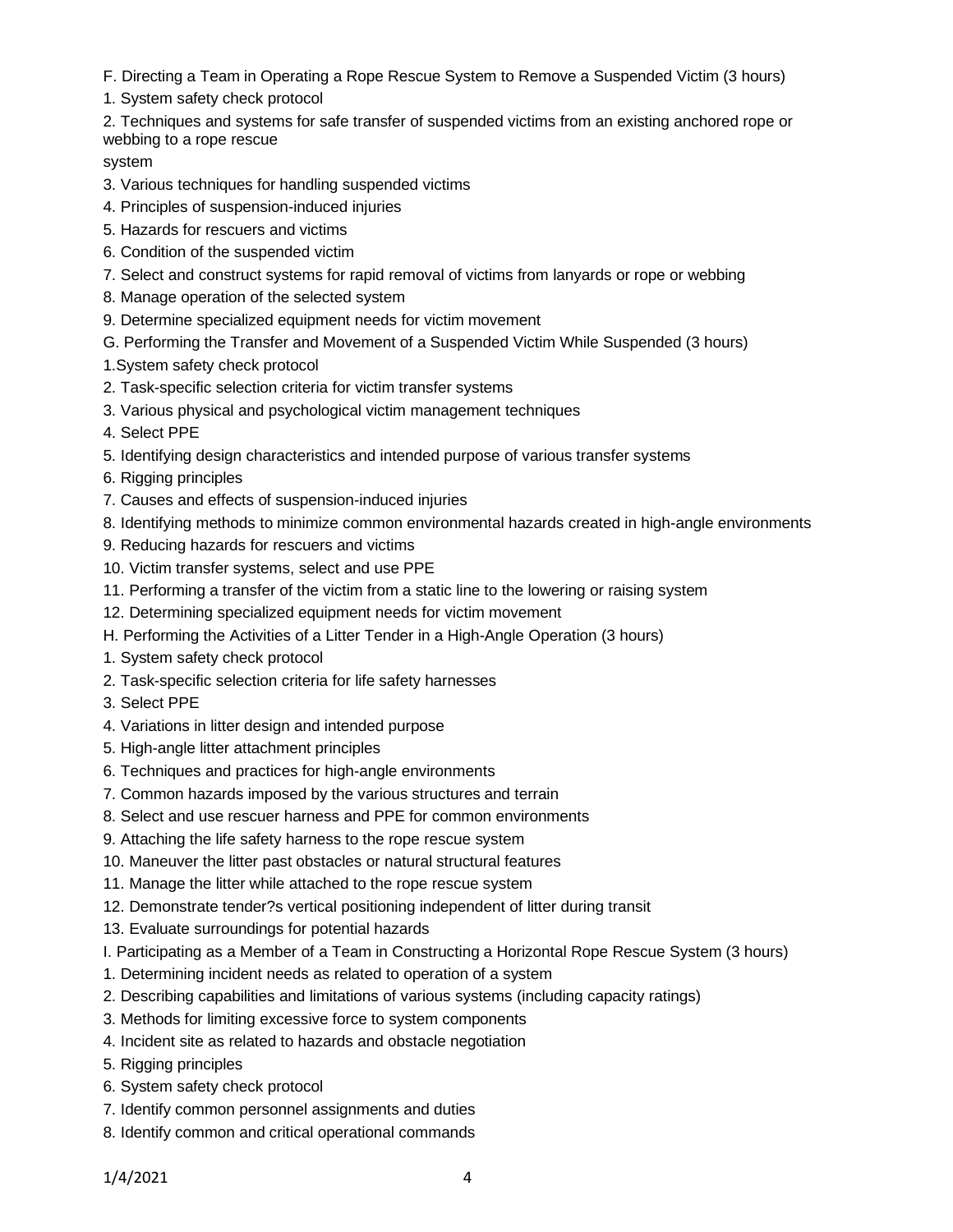- 9. Identify common problems and ways to minimize these problems during construction
- 10. Determine incident needs as related to construction of a system
- 11. Evaluating an incident site as related to hazards and setup
- 12. Identifying the obstacles or voids to be negotiated
- 13. Select a system for defined task
- 14. Performing system safety checks
- 15. Use rigging principles that will limit excessive force to system components
- 16. Communicate with personnel
- J. Directing a Team in Operating a Rope Rescue System to Move a Suspended Load Horizontally (3 hours)
- 1. Determining the incident needs as related to the operation of a system
- 2. Capabilities and limitations of various systems
- 3. Incident site as related to hazards and obstacle negotiation
- 4. System safety check protocol
- 5. Procedures to evaluate system components for compromised integrity
- 6. Common personnel assignments and duties
- 7. Common and critical operational commands
- 8. Common problems and ways to minimize or manage those problems
- 9. Ways to increase the efficiency of load movement
- 10. Determining incident needs
- 11. Selecting personnel
- 12. Communicate with personnel
- 13. Evaluate system components for compromised integrity
- 14. Perform a system safety check
- 15. Manage movement of the load
- 16. Evaluate for any potential problems
- K. Climbing and Traversing Using Climbing Aids (2 hours)
- 1. System safety check protocol

2. Application and limitations of climbing, positioning, and fall prevention systems, including horizontal lifelines

3. Describe the fall factor for and risks associated with different systems used by the AHJ (Authority Having Jurisdiction)

- 4. Equipment used by the AHJ
- 5. Perform system safety checks

6. Climb vertical or near-vertical paths using the surfaces provided by the environment or climbing aids used by the agency

7. Transition horizontally between structural elements and the rescue system

8. Use positioning equipment to support the weight of the rescuer in a vertical or nearvertical environment permitting the

rescuer to perform a task

- L. Interacting with a Person in Emotional or Psychological Crisis (2 hours)
- 1. System safety check protocol
- 2. Indicators of a person in emotional crisis
- 3. Typical triggers that can cause individuals to become agitated or anxious
- 4. Methods of interacting to prevent harm to the rescuer and the subject
- 5. Identifying the best practices to deescalate incidents involving persons in crisis
- 6. Crisis-intervention resources of the AHJ
- 7. Perform system safety checks

8. Methods of approach that minimize the risk to the rescuer from subjects whose psychological or emotional state is unknown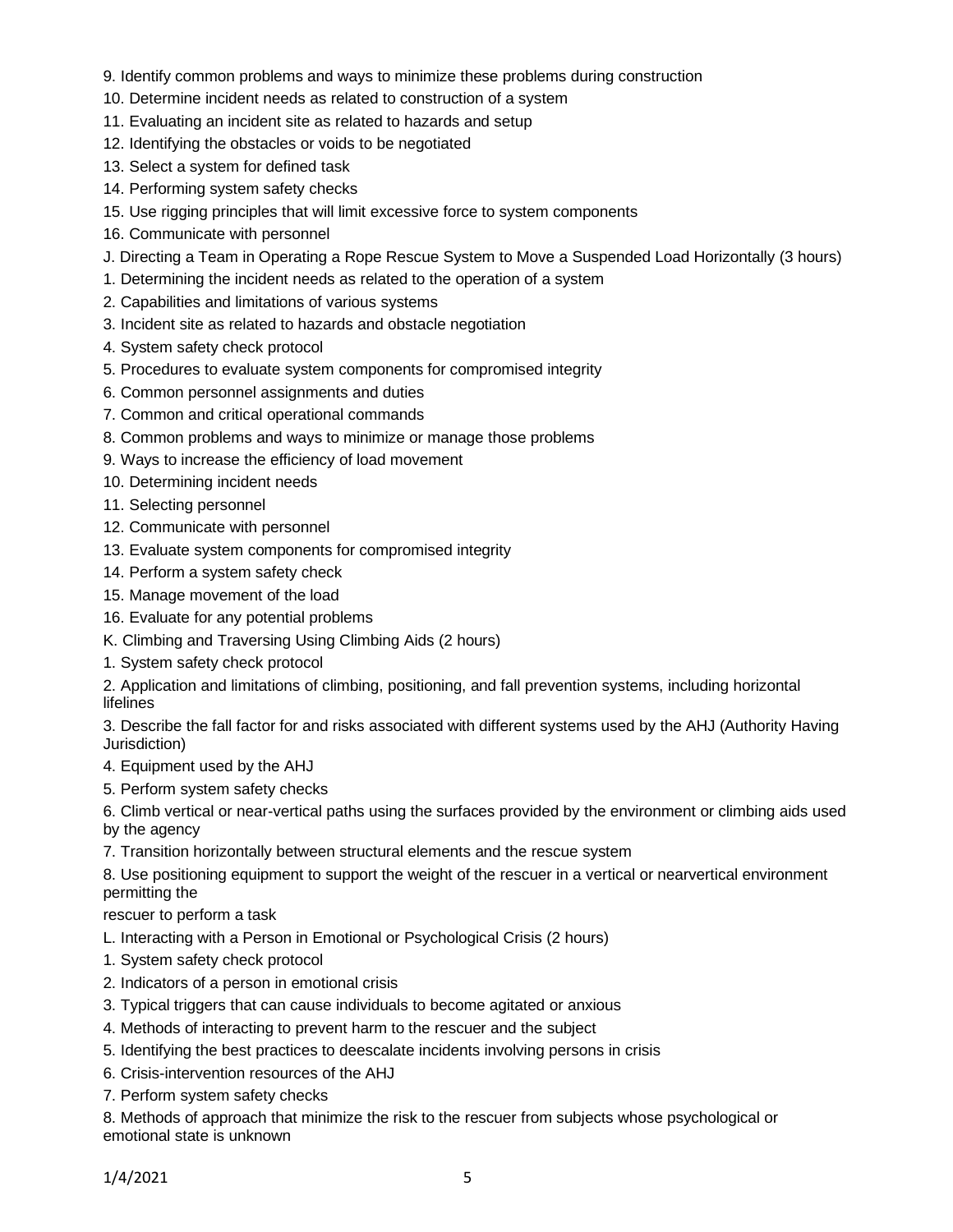9. Interview techniques that provide insight to the motives and state of mind of the subject

10. Communicating and interacting with the subject in a manner that does not escalate the incident

## **METHODS OF INSTRUCTION:**

Lecture/Lab

# **OUT OF CLASS ASSIGNMENTS:**

Required Outside Hours: 18 Assignment Description: Reading Assignments from Rescue Technician Certification Task Book

# **METHODS OF EVALUATION:**

Skill demonstrations Percent of total grade: 80.00 % Performance in learning activities, skills and scenarios evaluated by State Fire Training instructor using SFT standards. Objective examinations Percent of total grade: 20.00 % Written Exam to be evaluated by State Fire Training instructor.

# **REPRESENTATIVE TEXTBOOKS:**

State Fire Training . Rescue Technician Certification Task Book /Manual. Sacramento CA : State Fire Training ,2020. This is provided by State Fire Training Reading Level of Text, Grade: 12